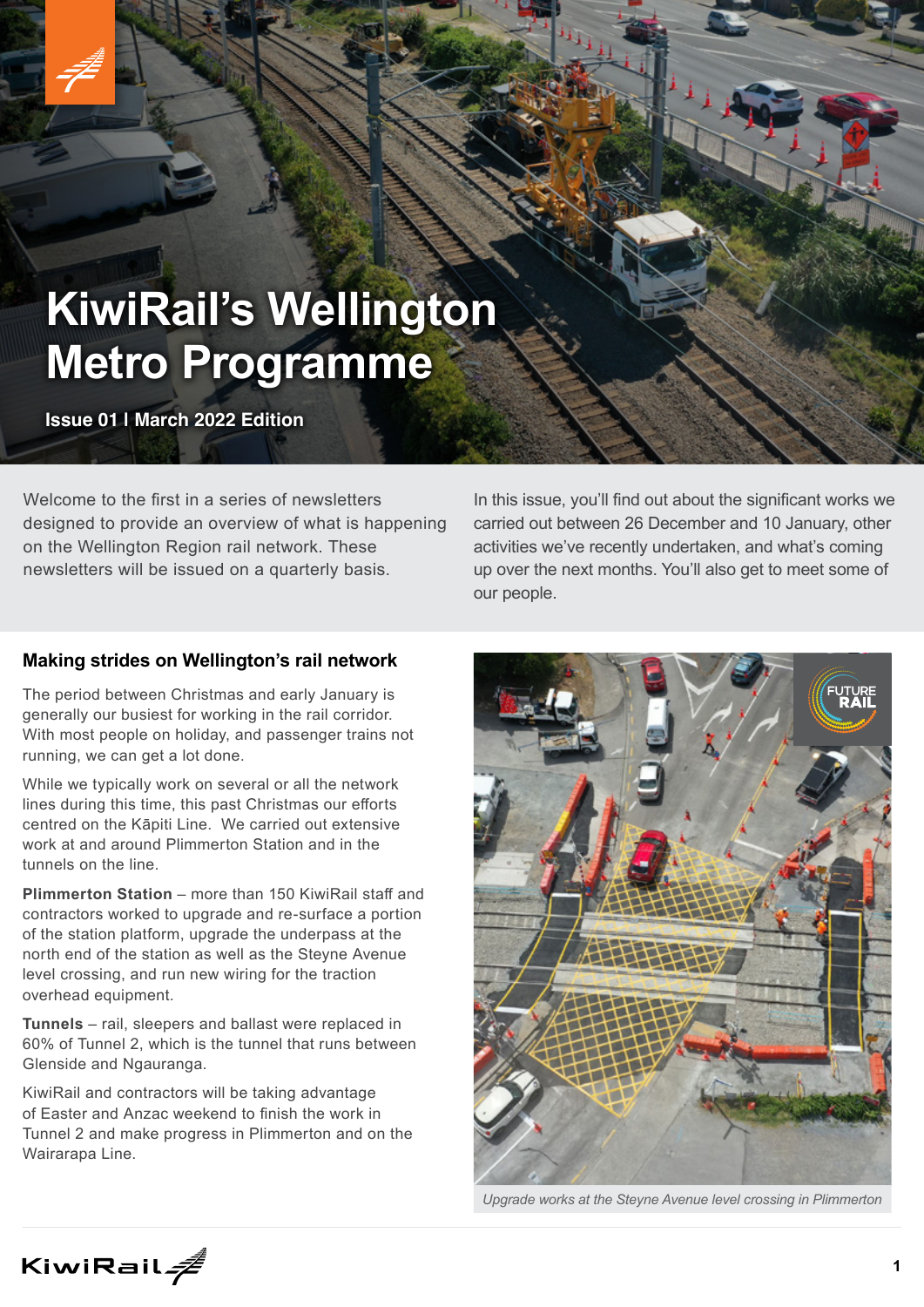### **Steep learning curve for rail protection officer**

Kim Dittmer, 25, is a rail protection officer (RPO) and based in Wellington. She shared her experience of working as an RPO at Plimmerton Station between 26 December 2021 and 10 January 2022. More than 150 people worked at several sites in and around Plimmerton Station during the two-week period, including KiwiRail staff and contractors Downer and John Holland.

The works included level crossing and underpass upgrade work, traction overhead renewals, and a resurfacing of the station platform.

'It was challenging and also really rewarding. What was great was how well we got along. We all checked in on each other a lot. We all had a laugh.'

'In my day-to-day role, I don't normally mix with the traction or signals teams. All of a sudden, we were side by side all the time.'

'At the end of the block of line I was relieved but also a bit sad. It was like my friends had gone.'

Kim grew up in Featherston and started her working life in hospitality. Nine months ago, when an RPO role came up, Kim's uncle, who works at Hutt Workshops, encouraged her to apply. She did, and she got the job.

'I came over with nothing beyond basic life skills and a full license. They teach you everything you need to know,' she says.



*Kim with Robert Gibbes, KiwiRail's Chief Operating Officer, Construction Delivery.*

What she learned during her first months in the role prepared her to some extent for the block of line, but she learned a great deal more during those two weeks.

'The important thing is to manage your fatigue. When you get home, you need to find something to do that doesn't involve any screens. Pick up a pen and draw a picture.'

The job involved crew briefings, making sure they were signing in and locking on, and walking the sites to check on people.

'During the block of line, temperatures climbed to the high 20s and one of the key things was to make sure people had enough water and weren't getting dehydrated', she says.

#### **Works on the Wairarapa Line are underway**

KiwiRail and Metlink are working together to improve rail infrastructure and services in the Wellington region. The Wairarapa Line upgrade is one of several projects in a significant programme of works designed to build resilience and capacity in the network.

A key driver for the Wairarapa Line works is to make the line safer and more reliable. Most of this line is now due or overdue major maintenance.



As the population grows and commuter traffic increases, upgrading the track also means it will be able to support more passenger trains. This upgrade also means increased capacity to carry freight.



*Continued on page 3*

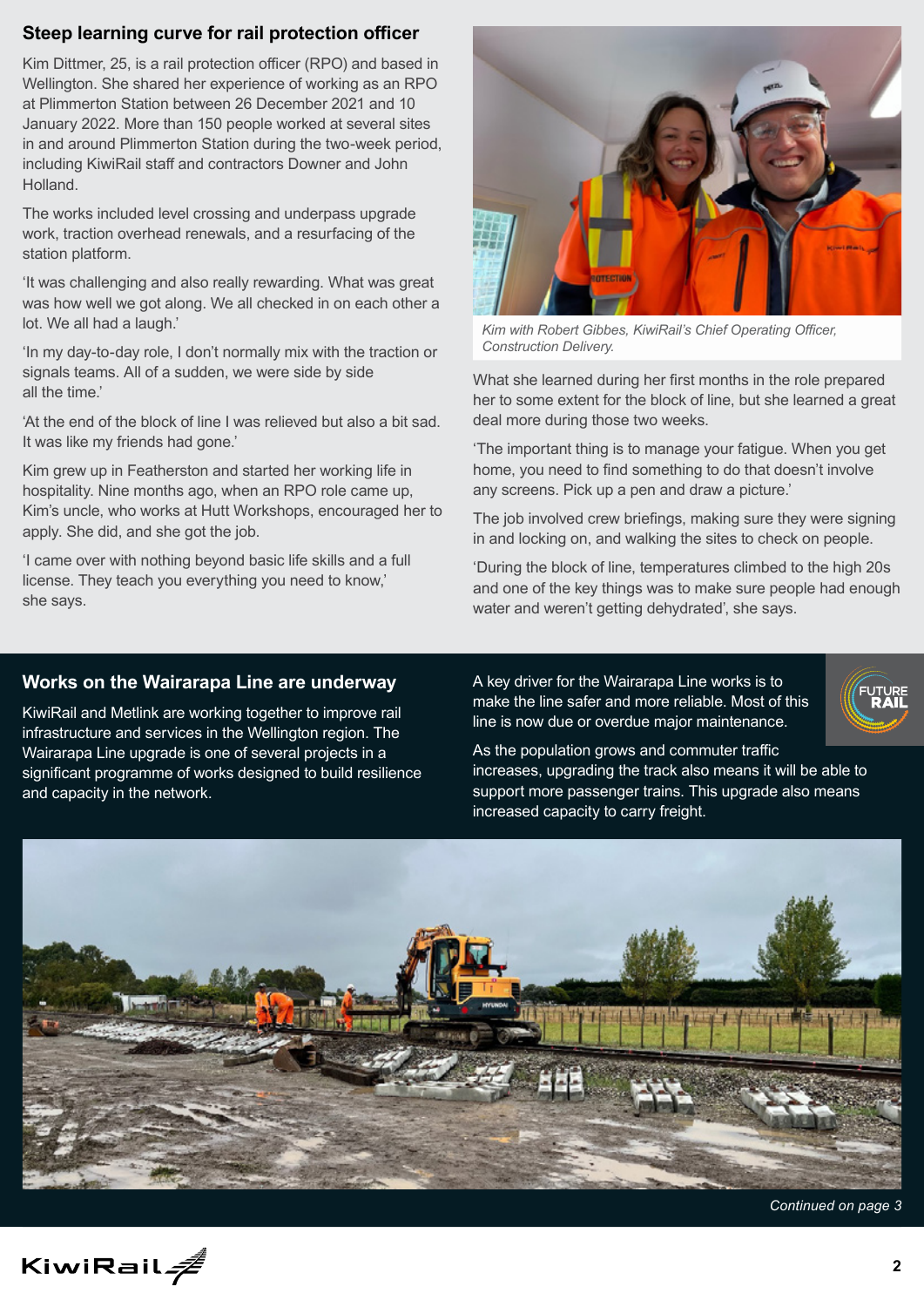Sustainability is another key objective. By upgrading our infrastructure, we can support new regional trains. Increasing our capacity to carry commuters and freight means fewer cars and trucks on the road, and lower carbon emissions.

The current work includes:

- vegetation and drainage clearing and improvements from Upper Hutt to Masterton
- track renewals from Upper Hutt to Masterton
- level crossing refurbishments
- track renewal in the Remutaka and Maoribank tunnels
- renewals at three bridges.

In 2021, we:

- completed the vegetation removal and drainage improvement works from the north end of the Remutaka Tunnel through to Masterton
- re-sleepered the track from the north end of the Remutaka Tunnel to Woodside. About 80% of this section of work is now completed.

The plan for 2022 is to:

- complete the re-sleepering from Woodside to Masterton and begin re-sleepering from the south end of the Remutaka Tunnel to Upper Hutt
- perform ballast cleaning and continue with re-railing work from the north end of the Remutaka Tunnel to Woodside.

Alongside the current works, planning, design and procurement is underway for additional upgrades designed to improve safety and ready the line for more passenger and freight services.



The additional upgrades include:

- increasing safety measures at all level crossings between the Remutaka Tunnel and Masterton
- this is anticipated to include installing half arm barriers, warning lights and bells to all the public road level crossings as well as automatic pedestrian gates on footpaths at urban level crossings
- passing loops at Maymorn and between Featherston and Masterton, to enable trains to pass each other and improve operational resilience
- a second platform at Featherston to allow two passenger trains to operate at the same time, allowing more frequent train services in the future
- further upgrades to the signalling system between Upper Hutt and Featherston
- a new signalling system between Featherston and Masterton
- improved storage sidings at Masterton for Greater Wellington's proposed new passenger trains.

#### **Meet Alan Gilbert, head of Wellington's signals and traction team**



With four decades' experience in rail, Alan Gilbert has tackled plenty of challenges. As manager of KiwiRail's Wellington region traction and signals team, currently the primary challenge is finding, training and retaining people who can support a growing workload. The team is tasked with day-to-day maintenance

and compliance-related activities as well as supporting extensive project work being carried out across the region's rail network.

The team currently has 42 people, with half a dozen more positions expected to be filled. The most recent recruit is an isolation planner whose role it is to provide planning and coordination support for the team as they go about their work.

'Hiring is a challenge as it take time to train people up,' says Alan. 'It takes two years to train a traction lineman. It takes a minimum of three years to train up a signals technician – four or five years if they're not electricians to begin with.'

'It can be hard attracting people to these roles too. The work we do needs to happen when trains aren't running, and the overtime and shift work can put people off.'

'At the same time, the things you're involved in are really interesting. It's the sort of work that's good to get your teeth into.'

Originally from Northampton in the UK, Alan worked with his father in a bearings factory and spent four years in the merchant navy as an electrician. He first visited New Zealand in 1979, when his ship berthed in Auckland. He moved here permanently in 1981.

It was in Auckland that an opportunity came his way.

'I was out of work and would spend time in the library. I got talking to the librarian and it turned out her husband worked in rail. He was from the same town as me. He called me in for an interview. We spent six hours talking and by the end of it I'd landed a job as a trainee signals technician.'

The bulk of the work his team does relates to compliance. 'We're focused on regulatory code work and making sure everything is safe to use.'

The team also supports the projects that are being carried out in the region as part of the Wellington Metro Upgrade Programme (WMUP), aimed at building reliability and capacity across the rail network.

He turned 66 last month, but Alan says he's still learning.

'It's one of those jobs where you can never say you know it all.'